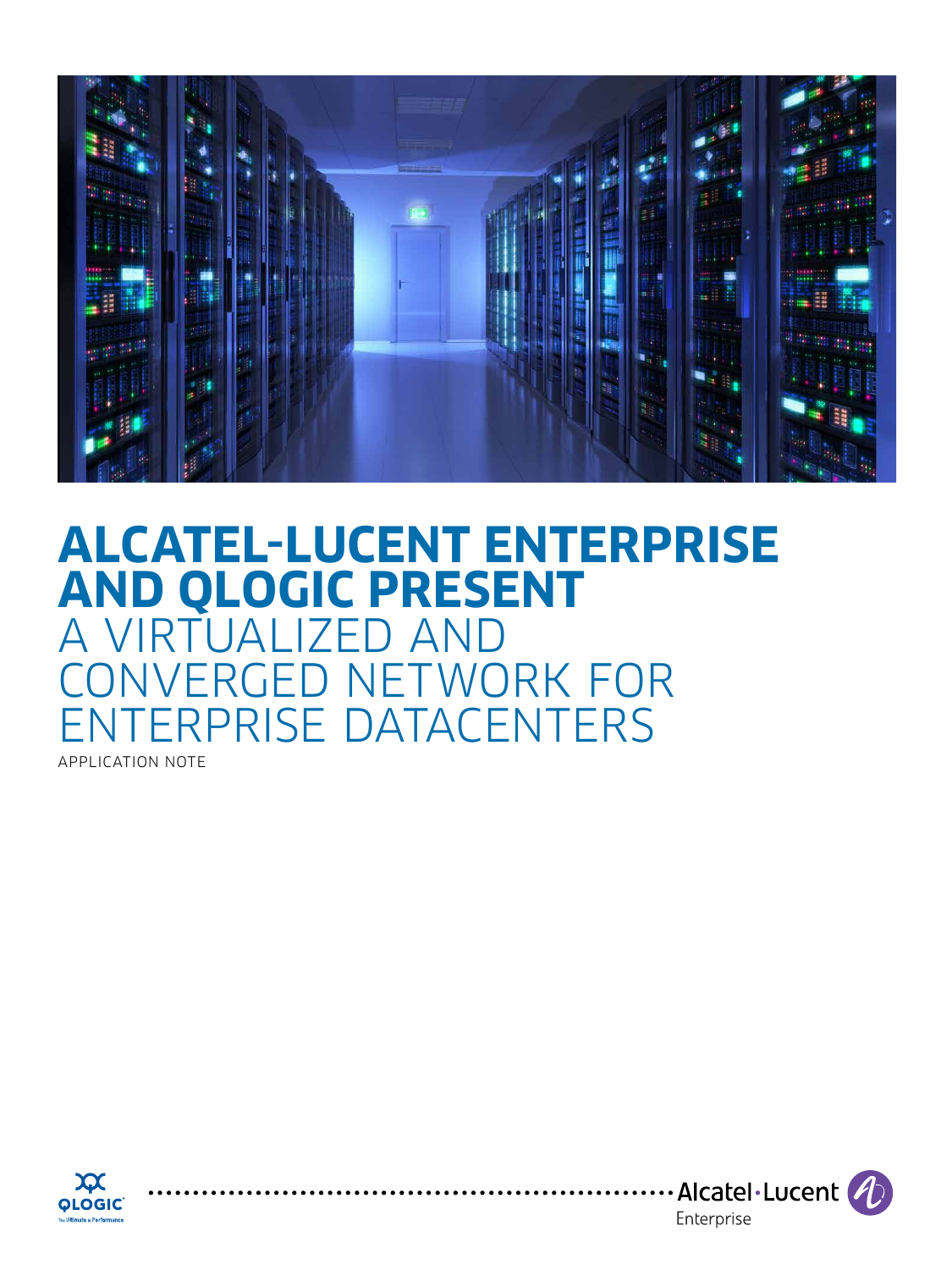# **TABLE OF CONTENTS**

[Introduction / 1](#page-2-0) The case for Ethernet  $/2$ The components of a converged network  $\neq$  3 [Data Center Bridging \(DCB\) / 3](#page-4-0) Storage convergence -FC/ FCoE / 4 [Use cases / 5](#page-6-0) [Configuration guidelines / 7](#page-8-0) [Mandatory configuration / 8](#page-9-0) [Sample setup / 8](#page-9-0) [OmniSwitch Virtual Chassis Configuration steps / 9](#page-10-0) [QLogic 5800 FC Zoning Configuration / 11](#page-12-0)

[Key benefits of virtualized and converged data centers / 11](#page-12-0)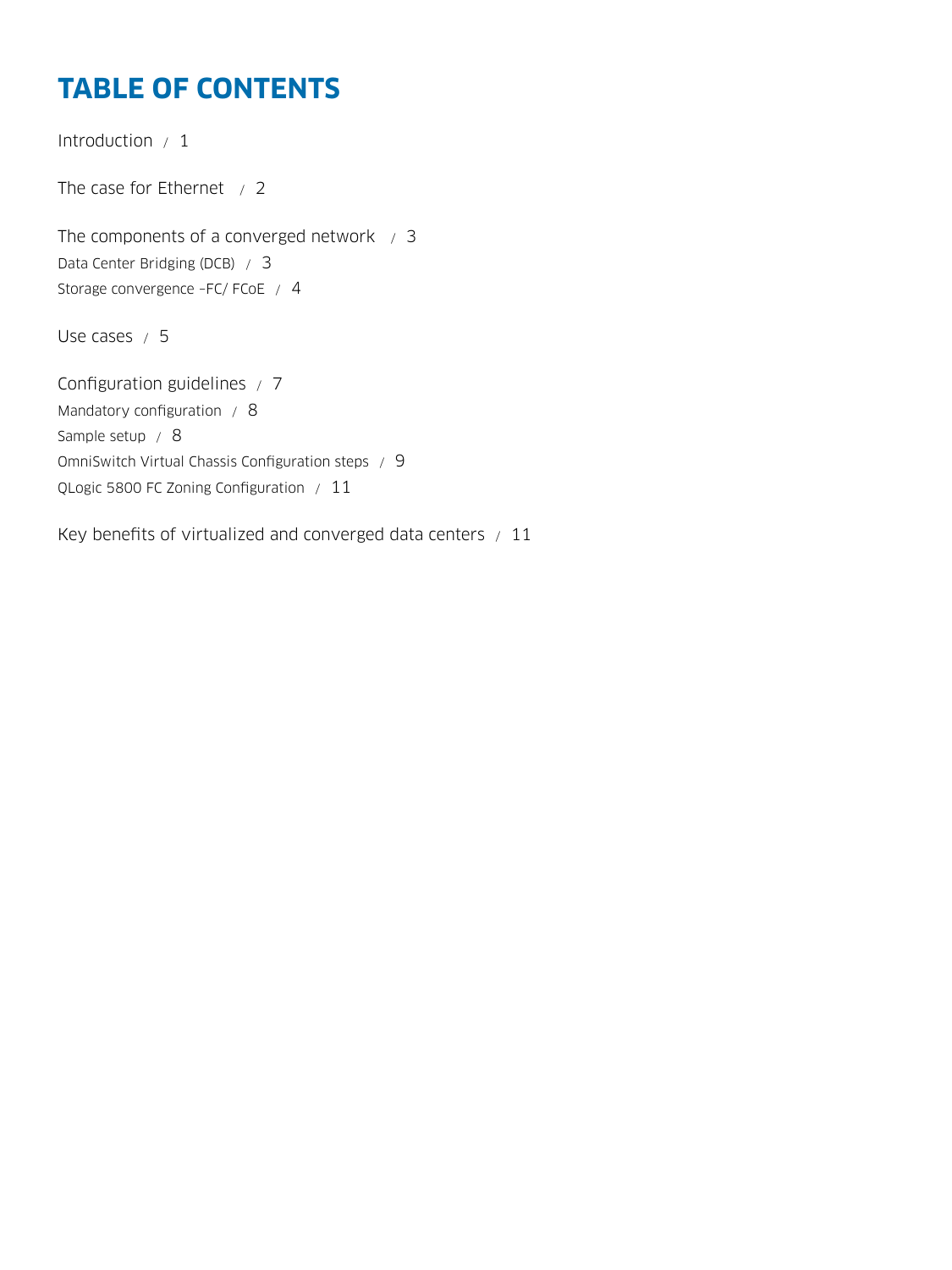# <span id="page-2-0"></span>**INTRODUCTION**

This document examines and presents the advancements in Ethernet standards that are enabling the deployment of modern IT solutions using Alcatel-Lucent Enterprise and QLogic technologies.

Enterprises are experiencing a multitude of changes due to industry trends such as datacenter consolidation, mobility, bring your own device (BYOD) and big data analytics. These key business challenges can only be effectively addressed by IT transformation, however, in many enterprises the IT infrastructure and delivery model has not caught up. IT continues to build services using discrete legacy elements, including separate local and storage area network (LAN and SAN), server, and application platforms. As a result, up to 70 percent of IT spending is consumed maintaining legacy infrastructure. To address current requirements and to be flexible for future business demands, IT must transform and provide virtualized, converged network environments, delivering a singular, unified infrastructure for networks, servers, storage and applications.

A virtualized network platform allows IT to view all resources from a higher logical level, enabling improved asset utilization, which in turn enhances operational performance. A converged network platform lets IT consolidate assets and reduce costs while improving flexibility and agility to deliver dynamic on-demand services.



#### Figure 1. Traditional LAN/ Discrete Architecture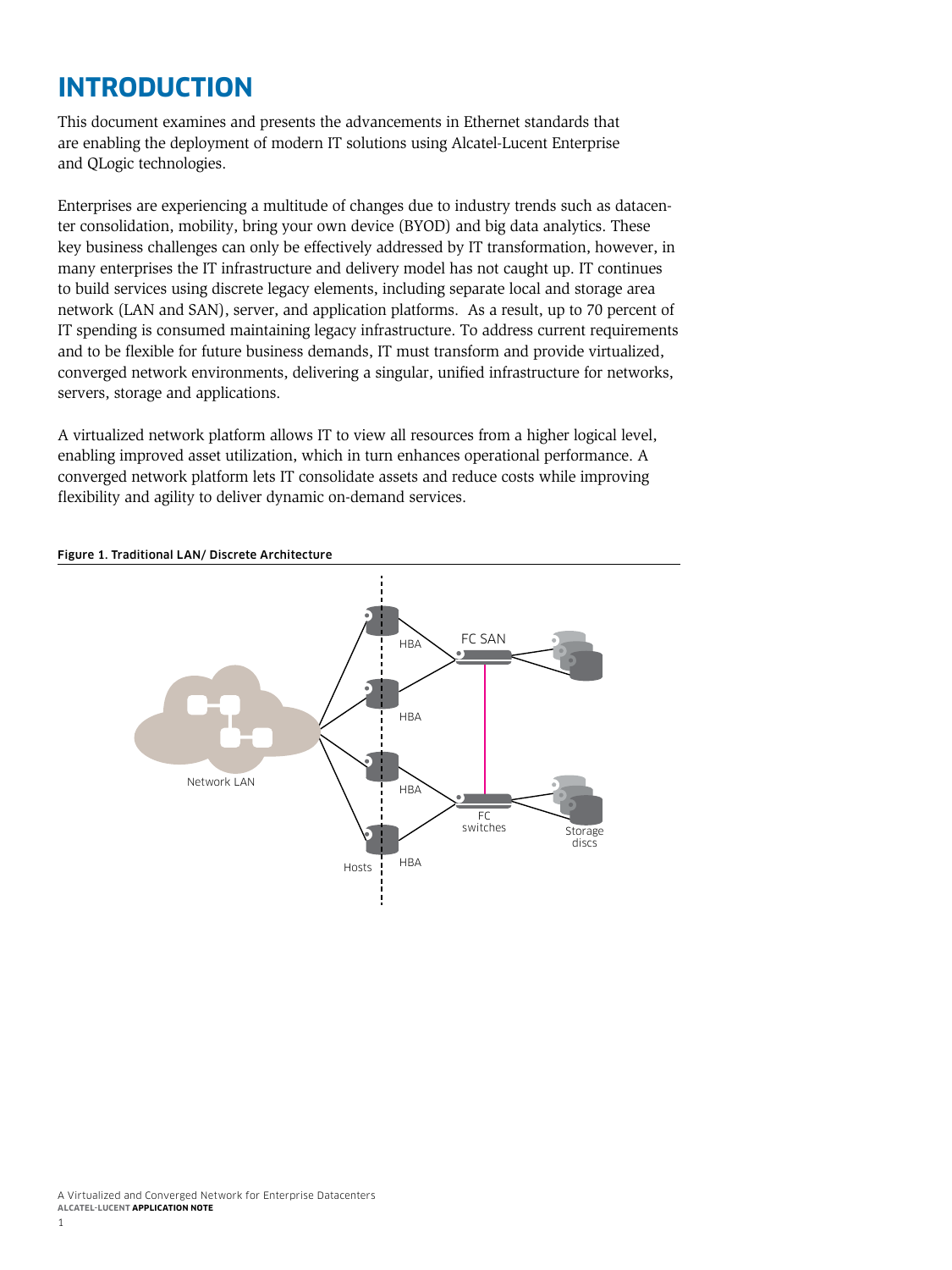# <span id="page-3-0"></span>**THE CASE FOR ETHERNET**

Ethernet is a proven technology and the dominant networking medium of choice, however, it is only a best-effort medium that does not guarantee data delivery. Although the introduction of Transmission Control Protocol/Internet Protocol (TCP/IP) enhanced Ethernet's robustness, the downside is that TCP/IP tends to introduce variable latency. As a result, Ethernet and TCP/IP have not proven suitable for all applications, such as SAN. SAN technologies, including Fibre Channel (FC) and Infiniband offer differentiated, low-latency services that require specialized network transport equipment and IT personnel to manage them. As application mobility across the datacenter has increased, so has the requirement for storage mobility, resulting in ever more expensive and complex architectures.

Ethernet speeds of 40GbE are being deployed today and 100GbE is in early adoption phase. Latency in Ethernet networks is measured in nanoseconds, and the latest IEEE standards deliver end-to-end lossless behavior that removes the traditional limitations associated with Ethernet. To maximize utilization and monetize investments, IT teams plan to use converged Ethernet to carry server, storage and application data on a single infrastructure, improving the efficiency and quality of delivered services. The combined benefits of lossless and low-latency Ethernet make a strong case for deploying a single converged fabric.

The network is the core transport layer, but advanced technologies need to be enabled and interoperable – starting from the server end-point to the storage array – to deliver an end-toend converged solution. QLogic Converged Network Adapters (CNAs) support concurrent LAN (TCP/IP) and SAN (Fibre Channel over Ethernet [FCoE] and Internet Small Computer System Interface [iSCSI]) traffic over a shared 10GE link. This is achieved by QLogic Network Interface Card partitioning (NPAR) technology, which helps divide a single physical 10GE port into multiple Peripheral Component Interconnect (PCI) physical functions or partitions with flexible bandwidth capacity allocation. Each partition can support concurrent networking and storage protocols, enabling flexible application provisioning, and network functions such as quality of service (QoS) to be offloaded from the central processing unit (CPU). This improves input/output (I/O) performance, and resource consolidation and virtualization, while lowering the solution total cost of ownership (TCO).

#### Figure 2. Converged Ethernet

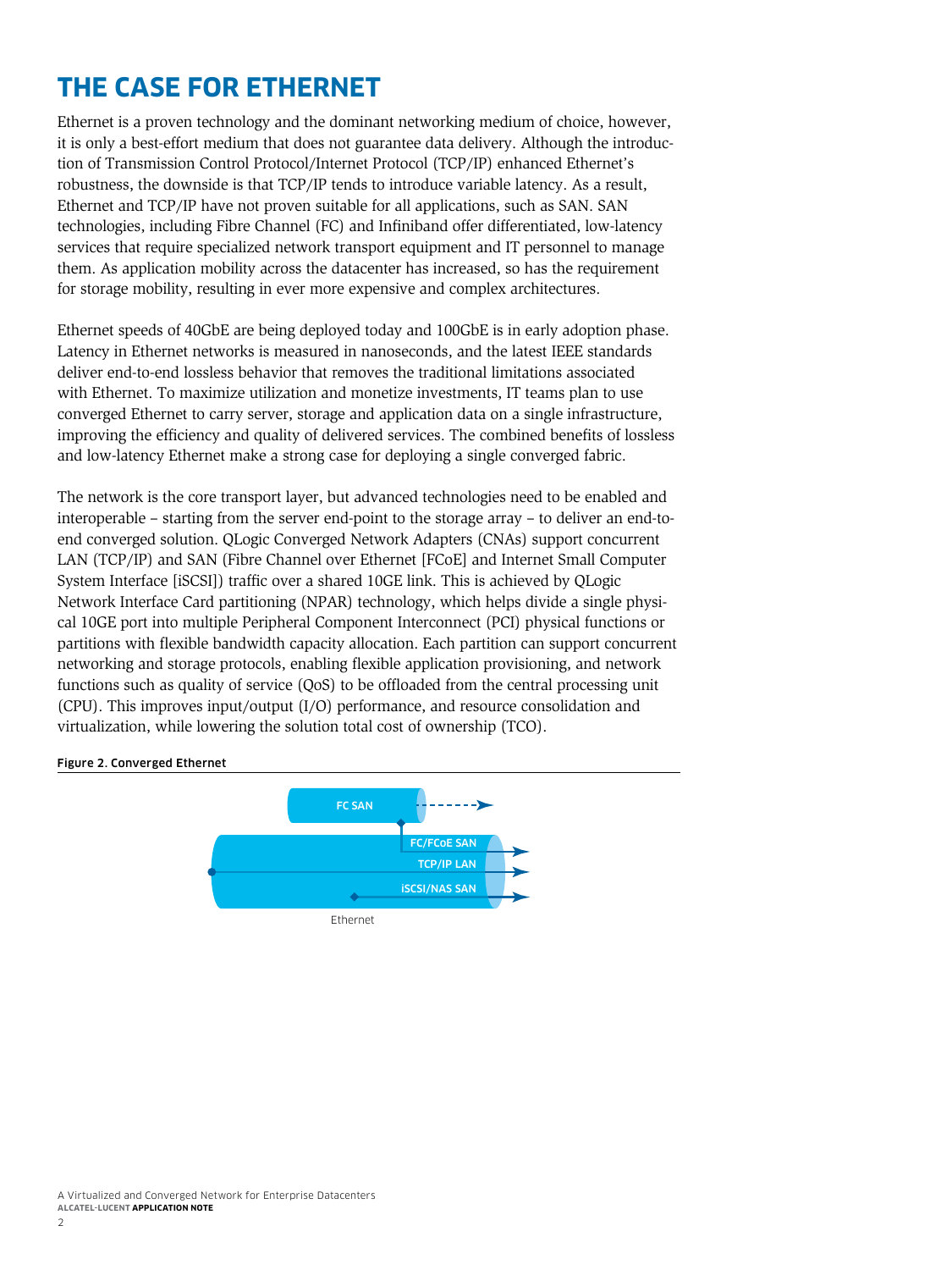# <span id="page-4-0"></span>**THE COMPONENTS OF A CONVERGED NETWORK**

A series of standards based and advanced network features have been introduced to carry converged traffic flows. These combine to make Ethernet a lossless infrastructure that understands and adapts to the requirements of the underlying applications.

## **Data Center Bridging (DCB)**

The IEEE 802.1 Datacenter Bridging standard (DCB) enables Ethernet lossless capabilities to reliably transport storage protocol standards. It allows traditional LAN as well as SAN traffic on the same physical network, reducing complexity and cost while providing a unified transport and management framework. DCB encompasses a suite of protocols that enable this convergence of the network fabric.

- 1. Priority-based Flow Control (PFC: 802.1Qbb) defines the process of configuring and pausing traffic on a per-priority application basis rather than the traditional per-port basis of Ethernet. It is designed to provision specific traffic classes for a lossless channel. As a result, sensitive applications such as SAN traffic are not affected by pauses in transmission of lower priority applications traversing the same port or network segment.
- 2. Enhanced Transmission Selection (ETS: 802.1Qaz) uses 802.1p to classify traffic into groups with similar service requirements and to configure bandwidth limits for those groups. This facilitates the profiling of sensitive applications that need to be prioritized over the lossless fabric.
- 3. Data Center Bridging Exchange Protocol (DCBX: 802.1Qaz) uses existing network Link Layer Discovery Protocol (LLDP) capabilities so neighboring devices that support DCB can communicate and negotiate the configuration of their DCB capabilities, including the priority requirements of higher-level applications such as FCoE or iSCSI. This ensures consistent configuration for DCB can be easily provisioned across the entire network.

Prior to the development of IEEE DCBX, various manufacturers defined and used the CEE DCBX v1.0 protocol. Most vendors are beginning to support IEEE DCBX, but the majority of the current install base still supports CEE DCBX. QLogic CNAs enable converged networking by supporting DCB enhancements and have been validated for interoperability with Alcatel-Lucent OmniSwitch™ platform. OmniSwitch platforms support both CEE DCBX and IEEE DCBX versions, auto-detecting a peer's DCBX version. The IEEE DCBX version is the default setting on OmniSwitch lossless Ethernet interfaces. When a CEE-enabled peer is detected, the OmniSwitch will automatically start using CEE DCBX. The DCBX version setting can be manually configured to either IEEE or CEE DCBX on an interface, as required. The OmniSwitch Alcatel-Lucent operating system (AOS) simplifies user network configuration by providing up to 128 user profiles to configure lossless port properties. DCB profiles DCB-1 to DCB-10 are based on the 802.1Q-REV/D1-5 Appendix I standard, but administrators can build custom profiles if specific requirements are not provided in the defaults.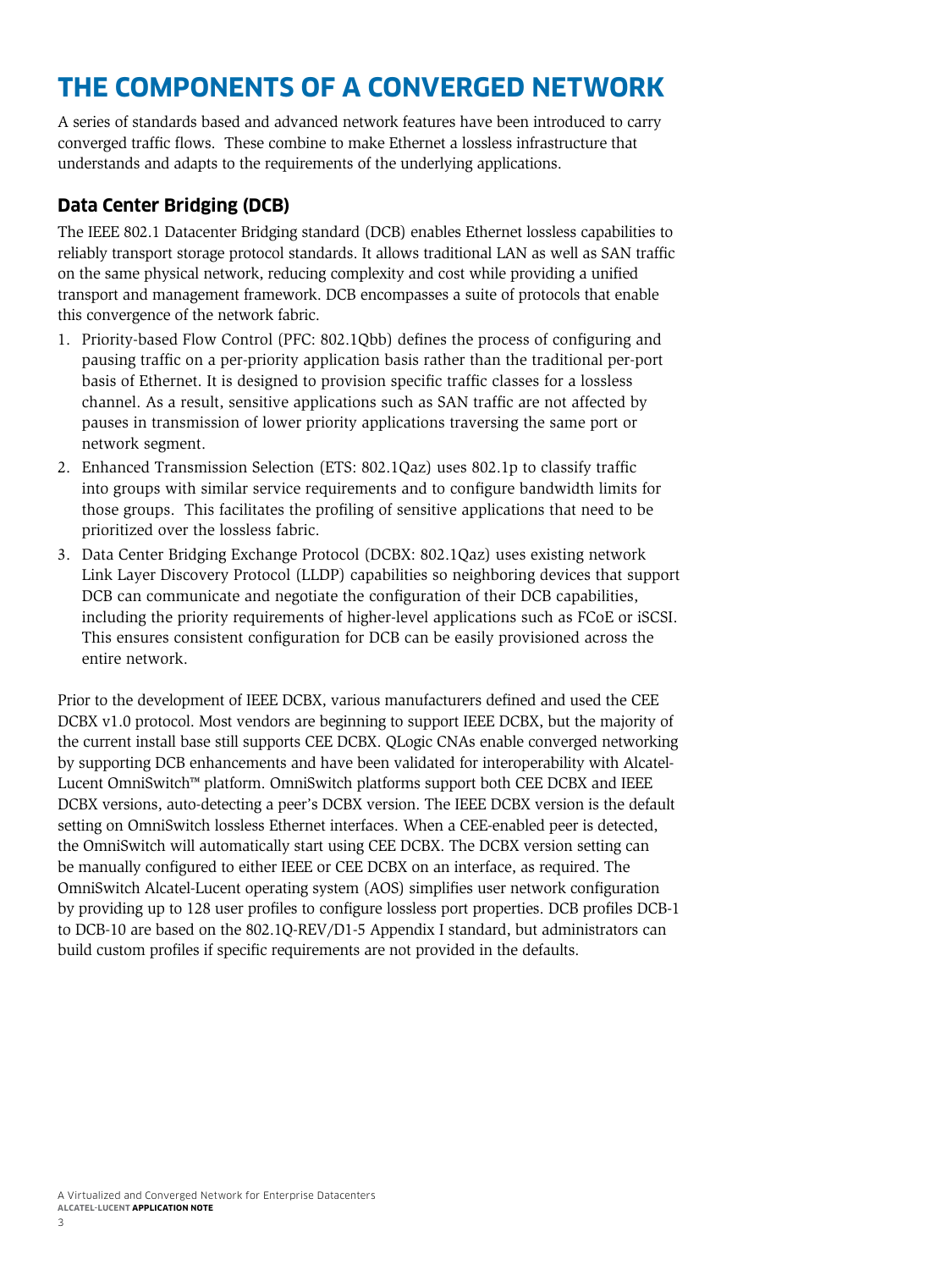### <span id="page-5-0"></span>**Storage convergence –FC/ FCoE**

The Fibre Channel Backbone-5 (T11 FC-BB-5) standard specifies how FCoE should operate over a lossless Ethernet network.



Figure 3. FC Mapping: Fibre Channel levels and sublevels over IEEE 802.3 layers

The OmniSwitch virtualizes the network infrastructure and can support the transport of both IP and lossless storage protocols, such as iSCSI or FCoE. This convergence simplifies the datacenter and ensures the longevity of existing IT investments. Servers can connect to any network element using a CNA that carries storage and data traffic (IP) simultaneously over a single interface. This converged network provides enhanced Ethernet capabilities with QoS support for traditional server-to-storage transport or newly ratified FC-BB-6 standard FCoE VN2VN transport, delivering reliable and flexible solutions that Enterprise datacenter deployments require.

The OmniSwitch offers FCoE Initialization Protocol (FIP) snooping technology, enabling seamless, end-to-end lossless transport and FCoE convergence technologies. Together, these facilitate the extension and interconnection of an FC SAN across an Ethernet infrastructure without having to purchase or manage additional, costly FC switching equipment.

In a traditional FC SAN, the connections between hosts and FC switches are point–to-point. The FC switch controls all communication between hosts and targets. In contrast, Ethernet networks accommodate point-to-multipoint connections and there can be any number of Ethernet switches between a host and an FC switch (FCF) in the SAN. FIP is the process an FCoE-capable node in the Ethernet network uses to login and establish a session with the SAN. FIP-enabled Ethernet switches monitor – or "snoop" – this login and session process. FIP snooping can monitor: the FCoE virtual LAN (VLAN) assigned to the host; the FCF discovery process; and the session fabric login/fabric logout (FLOGI/FLOGO) and keep-alive messages. Snooping of the FIP process allows the Ethernet switch to dynamically apply Access Control Lists (ACL) that effectively create secure point-to-point tunnels over the Ethernet fabric from an E\_Node to the FCF in the SAN.

In addition, existing native FC Host Bus Adapters (HBA) can be directly connected to the OmniSwitch, allowing complete convergence and simplifying IT.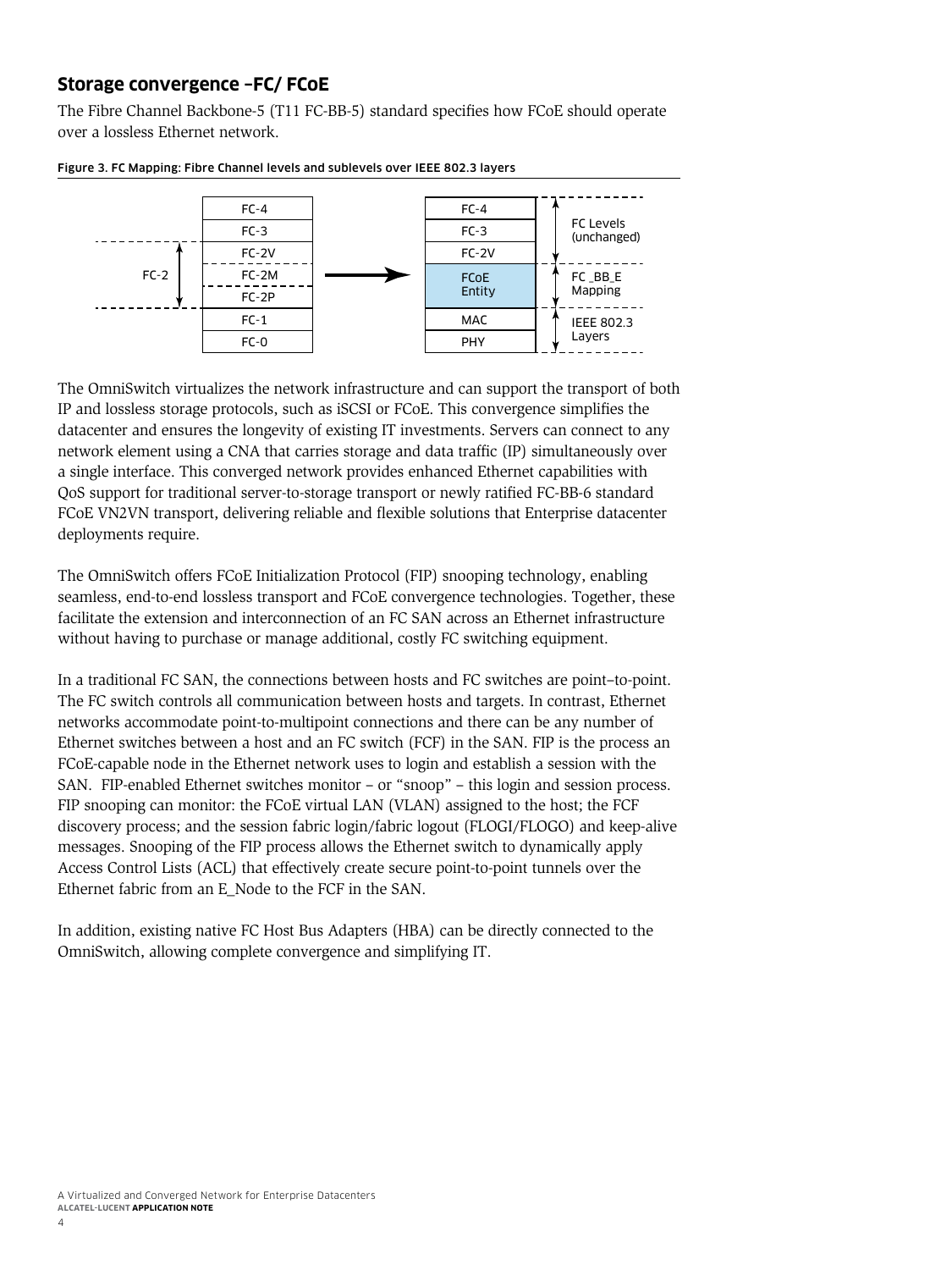#### <span id="page-6-0"></span>Figure 4. Converged Ethernet/ resilient and plug-and-play architecture



# **USE CASES**

DCB and FIP technologies enable the OmniSwitch to be positioned in two different roles for FCoE transport:

- 1. As an FCoE transit switch the OmniSwitch supports the FCoE technology used to tunnel FC frames encapsulated within Ethernet Media Access Control (MAC) frames. To provide the necessary FCoE transit switch functionality, the OmniSwitch uses FIP snooping and DCB. A transit switch is essentially a DCB-capable switch that bridges encapsulated FCoE traffic over the Ethernet fabric between FCoE nodes.
- 2. As an FCoE/FC gateway switch the OmniSwitch serves as an FCoE forwarder to: connect FCoE nodes to FC switches; connect FC nodes to an FCoE forwarder; and connect native FC fabrics transparently across an FCoE converged network.

To provide the necessary FCoE/FC switching gateway functionality, the OmniSwitch supports the following operational modes:

- N\_Port proxy operation aggregates FCoE Node (ENode) logins over a single OmniSwitch FC port that is connected to an FC switch.
- F\_Port proxy operation connects FC nodes to an FCoE forwarder or another gateway switch through an FCoE network or via the same gateway switch.
- E\_Port proxy operation provides a transparent point-to-point FC link between native E\_Ports. This enables Inter-Switch Link (ISL) tunneling between FC fabrics over an FCoE network.

N\_Port proxy is essentially a limited form of an FCF function that extends the FC SAN via FCoE. The OmniSwitch port configured as an N\_Port proxy (NP\_proxy) performs a login to the FC fabric. If this is successful, the N\_Port is assigned a Fibre Channel ID (FCID). Once there is a virtual SAN (VSAN) to FCoE VLAN mapping, then the OmniSwitch gateway uses FIP snooping to monitor ENode traffic and provide them with their FCoE VLAN and FCF. As part of the discovery process, the ENode elects an FCF based on the received data. The N\_Port function proxies subsequent ENode Fabric login connection and disconnection requests.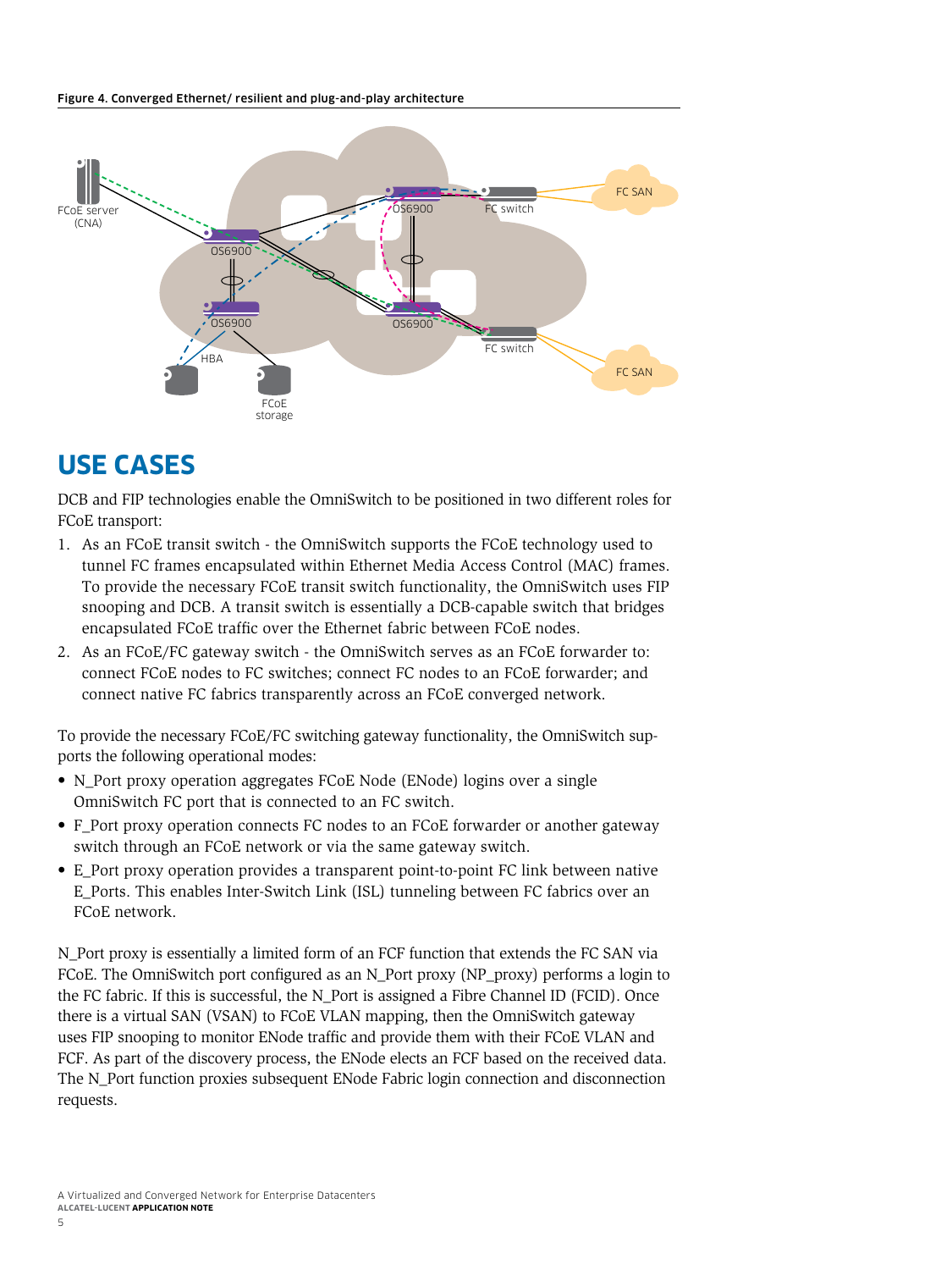When there is more than one N\_Port on an OmniSwitch in the same VSAN, auto loadbalancing is performed based on the least number of logins serviced. It is applied when an FLOGI request is received from an ENode. Various load-balancing techniques, such as dynamic (default), dynamic-reorder, dynamic-ENode based and static mapping are supported.

The F\_Port proxy function enables native FC HBAs to connect with the FC SAN over the FCoE lossless fabric via N\_Port proxy. The port on which the HBA connects on the OmniSwitch gateway is referred to as an F\_Port. The FCoE network port mapped to the FCoE VLAN is referred to as a VN\_Port. The port connected to the FC gateway is referred to as a VF\_Port. The VN\_Port transports the HBA traffic over the FCoE network to FCoE gateways. As such, the OmniSwitch gateway provides connectivity for the ENodes across the FCoE lossless fabric. When traffic reaches a gateway switch that is directly connected to the FC SAN, then N\_Port proxy provides the virtual connection into the SAN. The F\_Port proxy function may reside on the same node performing the N\_Port proxy function.

The F\_Port proxy operation begins by discovering FCF or N\_Port proxies reachable via the configured FCoE VLAN. OmniSwitch gateways listen for advertisements from other FCF or N\_Port proxies. The F\_Port proxy gateway selects an FCF based on its priority and for those FCF whose 'Available for Login' flag is set. If there are multiple FCF with the same priority, then the F\_Port proxy gateway will choose the FCF discovered first.

If both the FC switch and the HBA are directly connected to the same OmniSwitch in the same VSAN, then the HBA login is performed directly to the FC switch without involving the OmniSwitch; its FCF function is not required.



#### Figure 5. Converged Ethernet - FC/FCoE with N-Port/F-Port proxy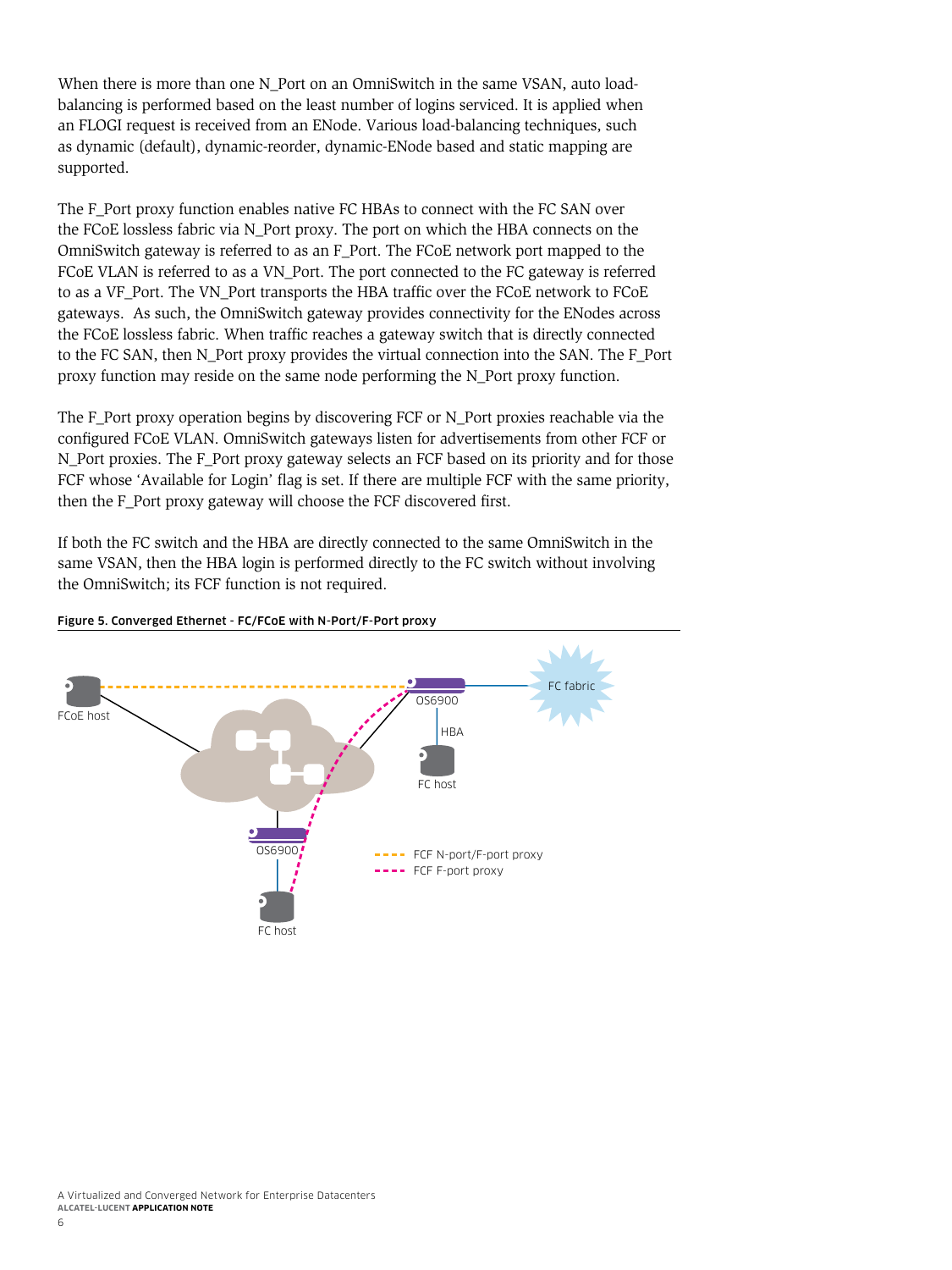<span id="page-8-0"></span>The E\_Port proxy function allows two or more FC switches to transparently connect across a lossless FCoE fabric. The OmniSwitch port to which the FC switch E-Port connects is called a tunnel expansion port (TE\_Port). The port facing the lossless FCoE network is called a virtual expansion port (VE\_Port). This results in two possible tunnel modes:

- TE-TE tunnel, directly between two E\_Ports connected to the same OmniSwitch gateway.
- VE-VE tunnels E\_Ports across an FCoE lossless fabric.

Each VE\_Port is a tunnel end-point mapped to the TE\_Port via an FCoE VLAN. From the E\_Port perspective, they are directly connected and the TE-TE tunnel is transparent.

The VE\_Ports discover FCF that are available for login, achieved either by listening for multicast FCF advertisements or by specific unicast discovery requests. The VE\_Ports are then ready to accept FIP Exchange Link Parameters (ELP) messages or relay FC ELP requests received from one of the E\_Ports connected to the FC switches.

#### Figure 6. Converged Ethernet - FC/FCoE resiliency and scale



# **CONFIGURATION GUIDELINES**

OmniSwitches must be configured as follows to support FCoE data:

- Apply datacenter licenses to all switches.
- Configure QoS to trust all ports and default classification mode based on ingress 802.1p value.
- Configure a lossless profile on all participating ports. The participating ports are referred to as:
	- ¬ Edge ports, which connect to servers or ENodes.
	- ¬ NP ports, which connect directly to FC Forwarders (FCFs).
	- ¬ FCF, ENode switch interconnection ports.
- DCB configurations can be applied to each port of a switch by applying a DCB profile on the port. Creating a custom profile is recommended, with desired FCoE priority configured as lossless.
- Configuring switches according to desired network topology is recommended, with the settings propagated to the servers and FCFs via DCB protocol.
- Configure the LLDP protocol on participating edge-ports to signal application typelength-value (TLV) to the peer device (ENode). The application TLV specifies the FCoE EtherType and the matching FCoE priority.
- Configure FIP-snooping on the switch.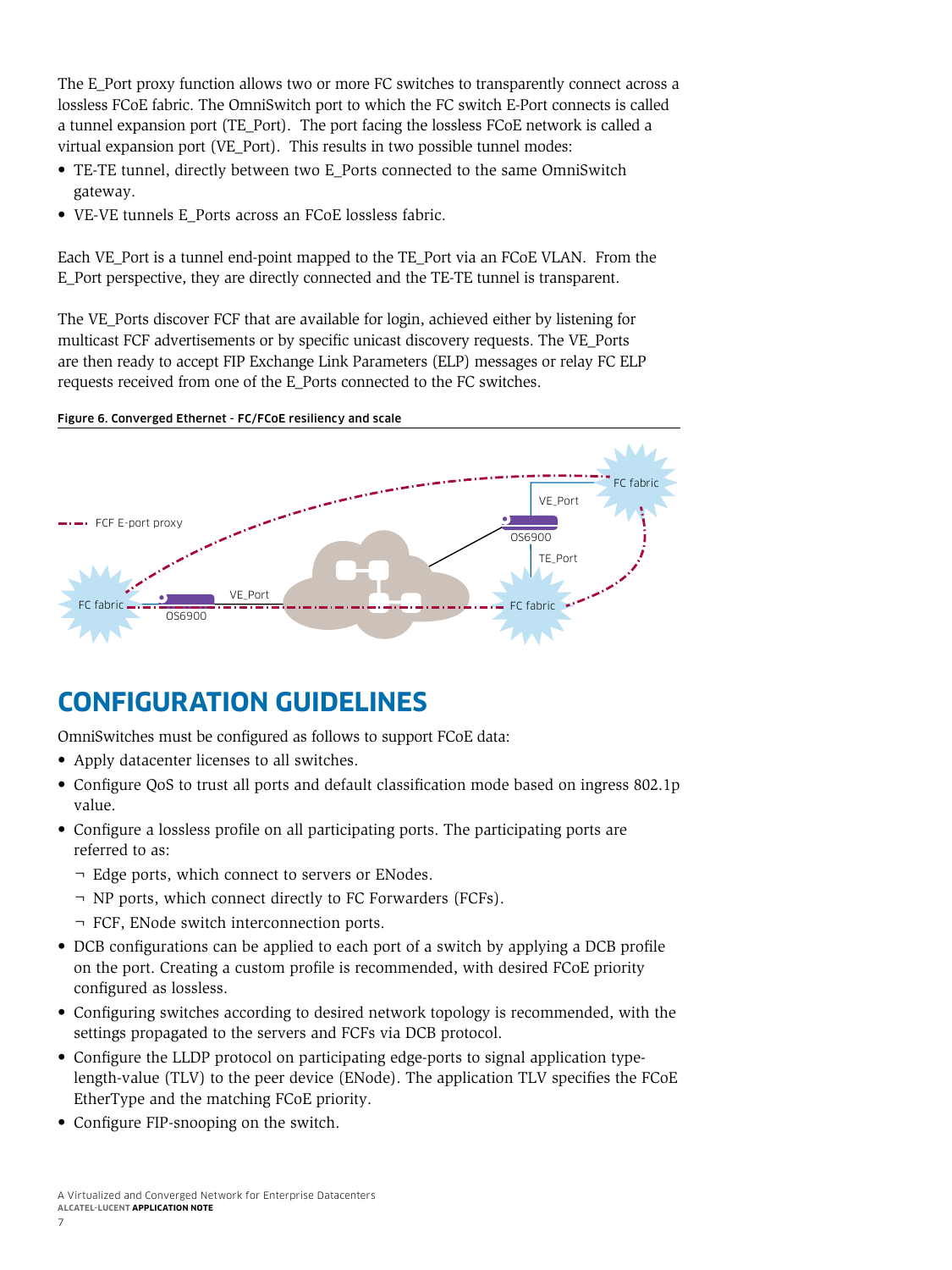### <span id="page-9-0"></span>**Mandatory configuration**

- Enable FIP-snooping globally on the switch.
- Configure a VLAN for FCoE traffic.
- Configure an FCoE priority. (Default is 3)
- Configure FCoE priority protection (optional, this command tells the switch to either drop or remark non-FCoE traffic ingressing on FCoE ports at the same priority).
- Create a tagged VLAN port association for all participating ports.
- Configure a default VLAN on the path between the FCF and the ENode. This is useful for FIP VLAN discovery request and response.
- Configure port roles for all participating ports. The port-roles are based on the topology and could be one of the following:
	- a) Edge directly connected to ENode. Maximum security and maximum number of ACLs.
	- b) Enode-only.
	- c) FCF-only.
	- d) Mixed In meshed/highly redundant topologies where FCFs and ENodes can reside on the same side of a link.
	- e) Trusted used to save ACLs.

### **Sample setup**

Figure 7. Sample set-up

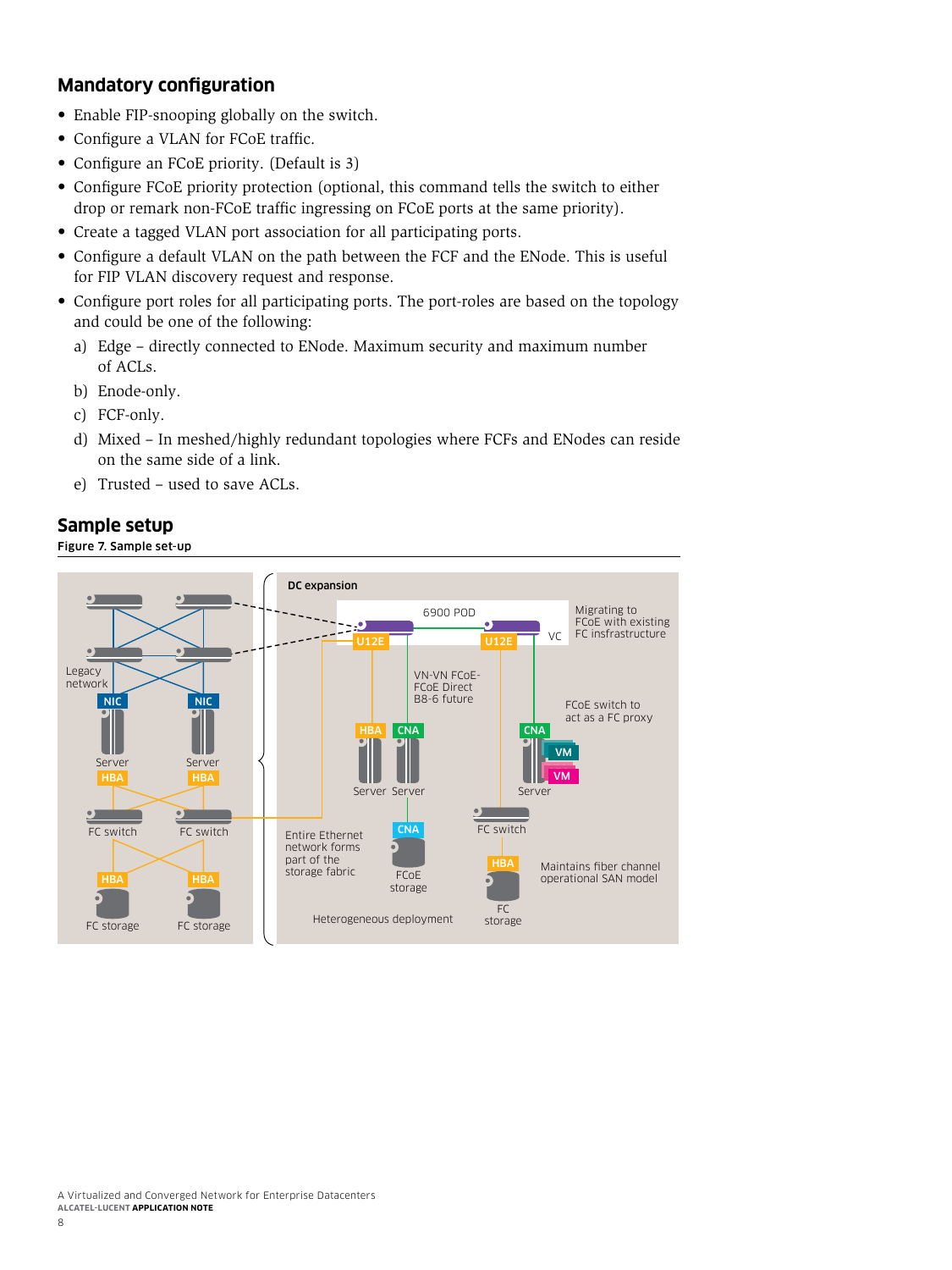<span id="page-10-0"></span>OmniSwitch 6900 (with OS-XNI-U12E Universal Card) QLE8300/8200 CNA QLE2562 FC HBA QLE5800 FC-Switch NetApp FAS2030 FC Storage

### **OmniSwitch Virtual Chassis Configuration steps**

*On Switch#1:* ! Virtual Chassis Manager: virtual-chassis chassis-id 1 configured-chassis-id 1 virtual-chassis chassis-id 1 vf-link 0 create virtual-chassis chassis-id 1 vf-link 0 member-port 1/1/1

*On Switch#2:*

! Virtual Chassis Manager: virtual-chassis chassis-id 2 configured-chassis-id 2 virtual-chassis chassis-id 2 vf-link 0 create virtual-chassis chassis-id 2 vf-link 0 member-port 2/1/1

*EMP Configuration for RDP:* ! IP: ip interface master emp address 10.255.92.20 mask 255.255.255.0

VC\_of\_2-> show ip emp-interfaces

| Total 3 interfaces<br>Name                 | IP Address                                                  |                                      | Subnet Mask Status Forward Device |                                   |
|--------------------------------------------|-------------------------------------------------------------|--------------------------------------|-----------------------------------|-----------------------------------|
| EMP-CMMA-CHAS1<br>EMP-CMMA-CHAS2<br>EMP-VC | 10.255.92.6 255.255.255.0 UP<br>10.255.92.7<br>10.255.92.20 | 255.255.255.0 UP<br>255.255.255.0 UP |                                   | NO EMP<br><b>NO EMP</b><br>NO EMP |

### License Information:

Advanced license is required for Virtual Chassis setup and datacenter license is required for Fibre Channel lossless setup.

VC\_of\_2-> show license-info

|     |        |                | Time (Days) |           |  |
|-----|--------|----------------|-------------|-----------|--|
| VC. |        | device License | Type        | Remaining |  |
|     |        |                |             |           |  |
|     | $\cup$ | Advanced       | <b>PERM</b> | ΝA        |  |
|     |        | Data-Center    | PERM        | NА        |  |
|     | $\cup$ | Advanced       | <b>PERM</b> | ΝA        |  |
|     |        | Data-Center    | PERM        | ΝA        |  |
|     |        |                |             |           |  |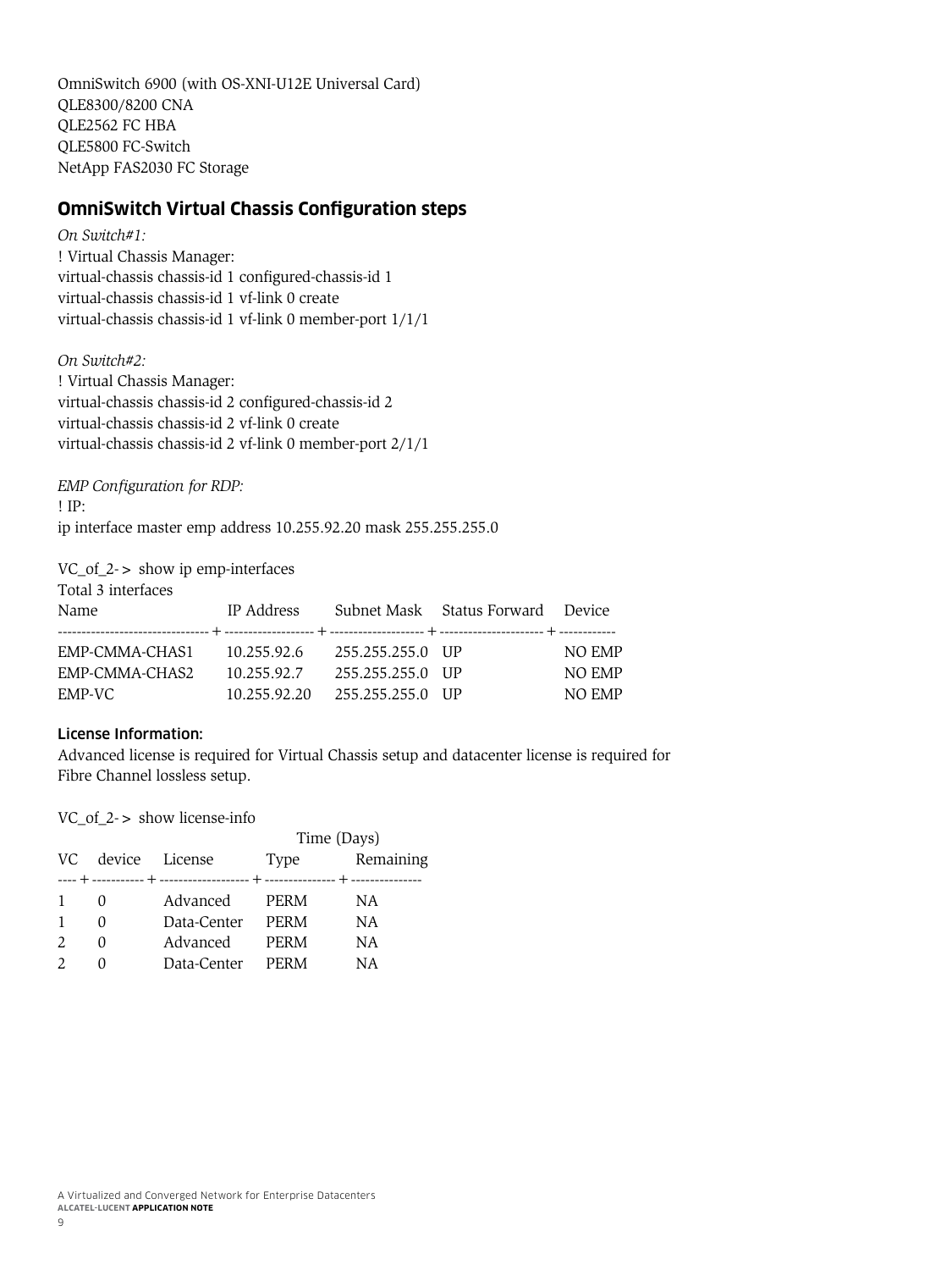| $VC_of_2$ > show virtual-chassis topology<br>Local Chassis: 1                                                                                                                                                                                                                                                                                                                 |         |                                 |             |  |       |                                              |  |  |
|-------------------------------------------------------------------------------------------------------------------------------------------------------------------------------------------------------------------------------------------------------------------------------------------------------------------------------------------------------------------------------|---------|---------------------------------|-------------|--|-------|----------------------------------------------|--|--|
| Oper<br>Chas Role                                                                                                                                                                                                                                                                                                                                                             |         | Status                          | Config Oper |  |       | Chas ID Pri Group MAC-Address                |  |  |
|                                                                                                                                                                                                                                                                                                                                                                               | 2 Slave | 1 Master Running 1<br>Running 2 |             |  | 100 2 | e8:e7:32:36:1e:f5<br>100 2 e8:e7:32:07:96:d5 |  |  |
| FCoE application priority settings via LLDP<br>! LLDP:<br>lldp nearest-bridge port $1/1/2$ tlv application enable<br>lldp port $1/1/2$ tlv application fcoe priority 4                                                                                                                                                                                                        |         |                                 |             |  |       |                                              |  |  |
| Enabling Lossless Configuration:<br>qos port 1/1/2 trusted default classification 802.1p<br>qos qsi port 1/1/2 dcb dcbx version cee [ also ieee, default is auto ]<br>qos qsi port 1/1/2 dcb dcbx ets willing no<br>qos qsi port 1/1/2 dcb dcbx pfc willing no<br>qos qsi port 1/1/2 qsp dcb 9                                                                                |         |                                 |             |  |       |                                              |  |  |
| FCoE edge port settings:<br>! FCOE:<br>fcoe fip-snooping admin-state enable<br>fcoe port $1/1/2$ role edge<br>fcoe vlan 46 admin-state enable<br>fcoe vlan 46 name "FCoE VLAN"<br>vlan 46 members port 1/1/2 tagged<br>fibre channel & VSAN configuration:<br>fibre-channel port 2/2/1 mode NP<br>fcoe vsan-map vsan 46 vlan 46<br>fibre-channel vsan 46 members port $2/2/1$ |         |                                 |             |  |       |                                              |  |  |
| Steps to create a Fibre channel port<br>qos qsp dcb 18 import qsp dcb 9 802.3x-pause [ create a custom profile ]<br>qos qsi port 2/2/1 dcb dcbx pfc willing no<br>qos qsi port 2/2/1 dcb dcbx pfc tlv disable                                                                                                                                                                 |         |                                 |             |  |       |                                              |  |  |

qos qsi port 2/2/1 qsp dcb 18